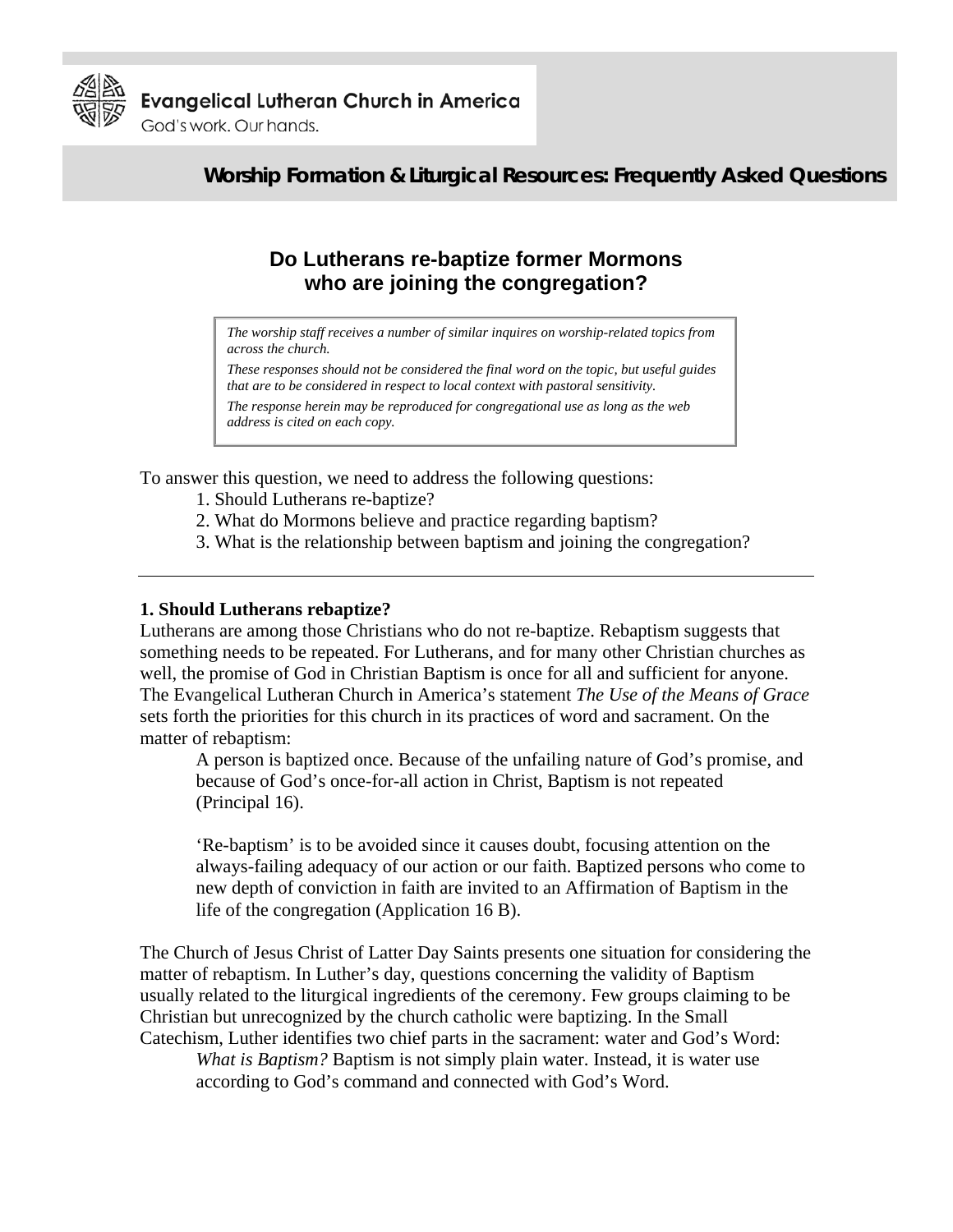*What then is this word of God?* Where our Lord Christ says in Matthew 28, "Go therefore and make disciples of all nations, baptizing them in the name of the Father and of the Son and of the Holy Spirit."<sup>[1](#page-1-0)</sup>

Today, our questions about Baptism ask more than "Was water used?" and "Were the words 'Father, Son, and Holy Spirit' used?" When Christians baptize, they do so trusting that God will act to join the baptized to the life of the Holy Trinity—one God, Father, Son, and Holy Spirit. This faith is found where a genuine Christian Baptism has occurred. We believe we were baptized in the name of the Triune God. This leads to the next part of our question.

### **2. What do Mormons believe and practice regarding Baptism?**

The Church of Jesus Christ of Latter Day Saints does not hold the traditional Christian teaching about the Holy Trinity. Rather, it seems to treat each person of the Trinity as a separate deity. Because the faith of the church is different from Mormon teaching, whether or not Mormon baptism is a Christian Baptism is a valid question.

Outside the context of trinitarian life and teaching no Christian Baptism takes place, whatever liturgical formula may be used. *The Use of the Means of Grace*, Application 24D).

The last statement moves us beyond issues about the rite of Holy Baptism and points us to consider the teaching of the church and its faith in a trinitarian God. Although Mormons may use water–-and lots of it–-and while they may say "Father, Son, and Holy Spirit," their teaching about the nature of God is substantially different from that of orthodox, creedal Christianity. Because the Mormon understanding of the Word of God is not the same as the Christian understanding, it is correct to say that Christian Baptism has not taken place. A former Mormon joining an ELCA congregation may be offered Christian Baptism (not rebaptism).

To offer Christian Baptism rather than rebaptism poses a difficult pastoral question. If a former Mormon is anxious to embrace orthodox Christian teaching and practice and is looking to make a radical break from former memberships, then the invitation to Christian Baptism is likely to be welcomed. On the other hand, former Mormons seeking to maintain continuity with Mormonism may see the suggestion that they are not baptized or have not been Christian as an attack on who they have understood themselves to be. Finding a way to welcome former Mormons who are not ready for a complete break with their past fellowship may require gentle and wise pastoral care.

There may be occasions when people are uncertain about whether or not they have been baptized. Pastors, after supportive conversation and discernment, may choose to proceed with the baptism. The practice of this church and its congregations needs to incorporate the person into the community and its ongoing catechesis and to proclaim the sure grace of God in Christ, avoiding any sense of Baptism being repeated*. The Use of the Means of Grace*, application 16C).

<span id="page-1-0"></span> <sup>1</sup> Luther, Martin. "The Small Catechism" in *The Book of Concord: The Confessions of the Eva*ngelical *Lutheran Church*, edited by Robert Kolb and Timothy J. Wengert, © 2000, Fortress Press (p. 359). This is reprinted in *Evangelical Lutheran Worship*, pg. 1164.